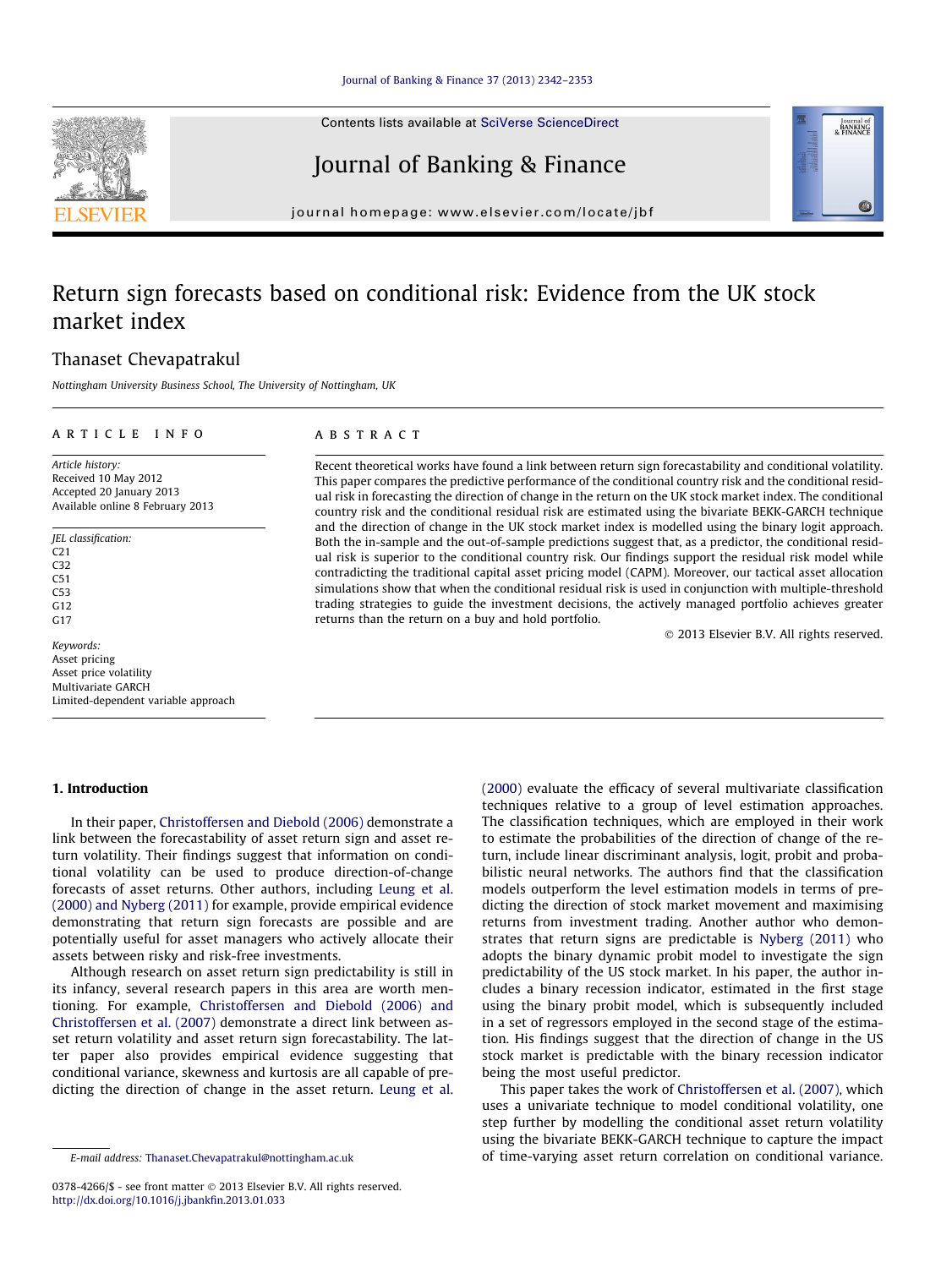Specifically, we investigate the connection between asset return sign forecastability and conditional asset return volatility using data on the UK stock market index. Our technique also improves upon the work of [Nyberg \(2011\)](#page--1-0) which calculates the volatility of stock returns as a 1-month rolling window of sum of squared daily stock returns.

The bivariate GARCH approach employed in this article has several attractive features that are worth mentioning. Firstly, it takes into account the impact of correlation between the UK stock market and the global stock market on the conditional return volatility thereby enabling us to capture the 'spill-over' effects between the two markets on the estimated conditional volatility. Secondly, the conditional return volatility and the conditional return correlation are jointly estimated using maximum likelihood estimation which permits asset return volatility to be a function of its own past values as well as its correlation with the other asset return volatility, thereby allowing correlation to change over time. The implication of time-varying correlation cannot be understated as a large body of research has shown that correlation is indeed unstable and changes over time (see [Fabozzi and Francis \(1978\), Bos and](#page--1-0)  [Newbold \(1984\), Faff et al. \(1992\) and Brooks et al. \(2002\)](#page--1-0), for example). Thirdly, as the approach allows for time-varying correlation, it is possible for us to examine whether conditional country risk, which is a measure of time-varying co-movement between the return on a country's stock market and the return on the world stock market, can be used to forecast the direction of change in the asset return. In order words, we examine whether the main result of the Capital Asset Pricing Model (CAPM), which suggests that a return on the asset should reflect only the undiversifiable risk component (i.e., the systematic risk), is valid when the direction of change in the asset return instead of the level is modelled.

Our research method involves two stages. In the first stage, the bivariate BEKK-GARCH is fitted to the data to estimate the conditional variance–covariance matrices. The conditional country risk (also called the conditional beta or the time-varying beta) and the conditional volatility (also called the conditional residual risk or the conditional idiosyncratic risk) are computed using the information obtained from the conditional variance–covariance matrices. The two measures of risk are subsequently used as explanatory variables in the second-stage estimation. In the second stage, we employ the binary logit model to predict the direction of change in the UK stock market return. In our model, only two possible states for the change in the return are possible: 'upwards' and 'downwards'. A set of diagnostic tests are performed to select a benchmark model whose predictive performance serves as a yardstick to which the predictive performance—both in-sample and out-of-sample-of the other models may be compared. In addition, using the out-of-sample return sign forecasts, we simulate investment returns generated by different trading strategies: the passive 'buy and hold' strategy and the active asset allocation strategies guided by the benchmark model, the conditional country risk model and the conditional residual risk model. This type of return simulation is potentially beneficial to asset managers whose job is to allocate their managed assets between risky and risk-free rate investments. Incorporated into our simulations are transaction costs and threshold trading rules employed by [Leung et al.](#page--1-0) [\(2000\)](#page--1-0). These rules are designed to better utilise the probability forecasts, generated by the binary logit estimations, by taking into account 'degrees of confidence' in the forecasting models' predictive strength.

Our results suggest that both the conditional country risk and the conditional volatility are capable of predicting directional changes in returns on the UK stock market. Specifically, the conditional residual risk possesses statistically significant predictive power, generating superior return sign forecasts both in-sample and out-of-sample. Diagnostic tests based on log-likelihood functions and outcome-based predictive performance evaluation both confirm the usefulness of the conditional residual risk in predicting the direction of change in the return on the UK stock market index. Our findings add to the growing literature on the relevance of residual risk to asset pricing. Furthermore, our investment return simulation results suggest that the return on a portfolio managed actively using the probability forecasts obtained from the conditional residual risk model exceeds the return on a passive 'buy and hold' portfolio provided that multiple threshold trading rules are employed.

The article proceeds as follows. We briefly present the theoretical relationship between asset return volatility and return sign forecastability as well as relevant literature on usefulness of residual risk in Section 2. We then outline our methodology—the BEKK-GARCH technique and the binary logit model—in Section [3](#page--1-0). While Section [4](#page--1-0) explains the data, we present both the BEKK-GARCH and the binary logit estimation results in Section [5](#page--1-0). The in-sample and out-of-sample results, as well as forecast evaluations, are dis-cussed in Section [6](#page--1-0). Section [7](#page--1-0) deals with trading simulations. Finally, Section [8](#page--1-0) concludes the paper.

### 2. Volatility dynamics and direction-of- change forecasts

The ability of volatility to predict asset return signs is derived from the interaction between a nonzero mean return and nonconstant volatility and is independent of the shape of the return distribution. However, when the distribution of asset returns is symmetric, either a zero mean or constant volatility would render the sign unforecastable as pointed out by Christoffersen and Die[bold \(2006\).](#page--1-0) For the same reason, when volatility is large relative to the mean return, the return sign also becomes nearly unpredictable: in a highly volatile market, forecasting where the market will go next is difficult. [Christoffersen and Diebold \(2006\)](#page--1-0) also indicate that sign forecastability is often disguised by a practice of removing unconditional means and working with zero-mean series in traditional financial econometrics.

In this section, we explain in more detail the concepts of conditional mean dependence, sign dependence and volatility dependence. We then review and discuss in the following subsection relevant literature that focuses on investigating the extent to which estimated conditional volatility can be used to explain asset returns.

### 2.1. Conditional mean dependence, sign dependence and volatility dependence

According to [Christoffersen and Diebold \(2006\),](#page--1-0) approximate conditional mean independence in asset returns, asset return sign dependence and asset return volatility dependence are interrelated. To explore this idea further, let  $X_t$  be the information set available to the investor at time t. Conditional mean return independence implies that  $E(R_{t+1}|X_t)$  does not vary with  $X_t$ . Furthermore, when  $R_{t+1}$  displays sign forecastability (sign dependence), the expected return sign indicator series  $E(I(R_{t+1} > 0)|X_t)$  varies with  $X_t$ ; and when  $R_{t+1}$  displays conditional variance dependence (also referred to as conditional variance dynamics),  $\sigma_{t+1|t}^2 = \text{Var}(R_{t+1}|X_t)$ varies with  $X_t$ .

The link between conditional return volatility and return sign forecastability can be demonstrated as follows. Consider the return on a risky asset at time  $t + 1$  conditional upon the information set  $X_t$ :

$$
R_{t+1}|X_t \sim N\left(\mu, \sigma_{t+1|t}^2\right) \tag{1}
$$

where  $\mu = E(R_t) = E(R) > 0$  and  $\sigma_{t+1|t}^2 = \text{Var}(R_{t+1}|X_t)$ . While the return is assumed to be conditional mean independent (i.e., not